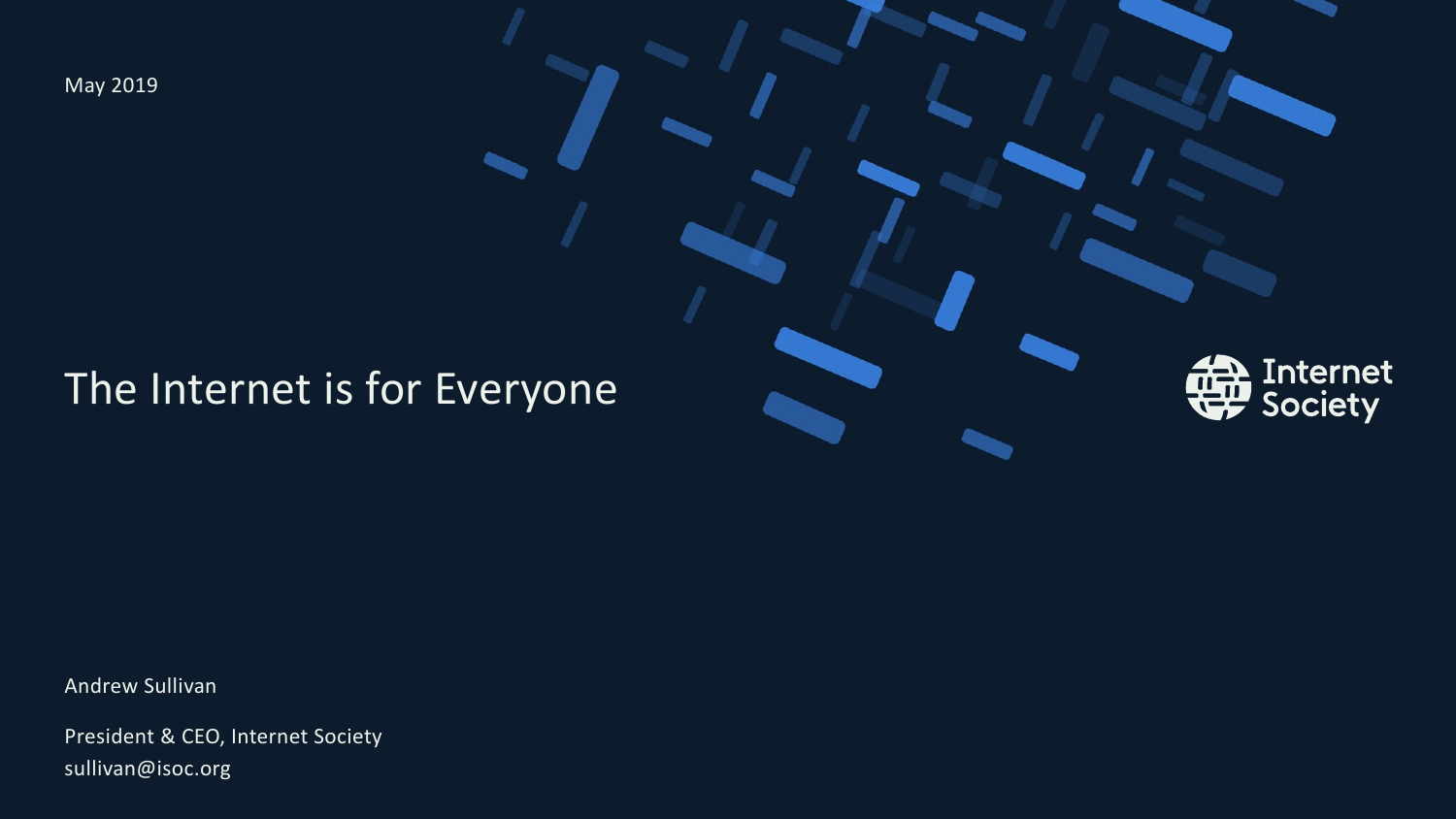## The 'Why' of the Internet Society

The Internet Society exists to build, promote, and defend the global infrastructure, which connects independent networks into a single trustworthy Internet beyond borders and communities

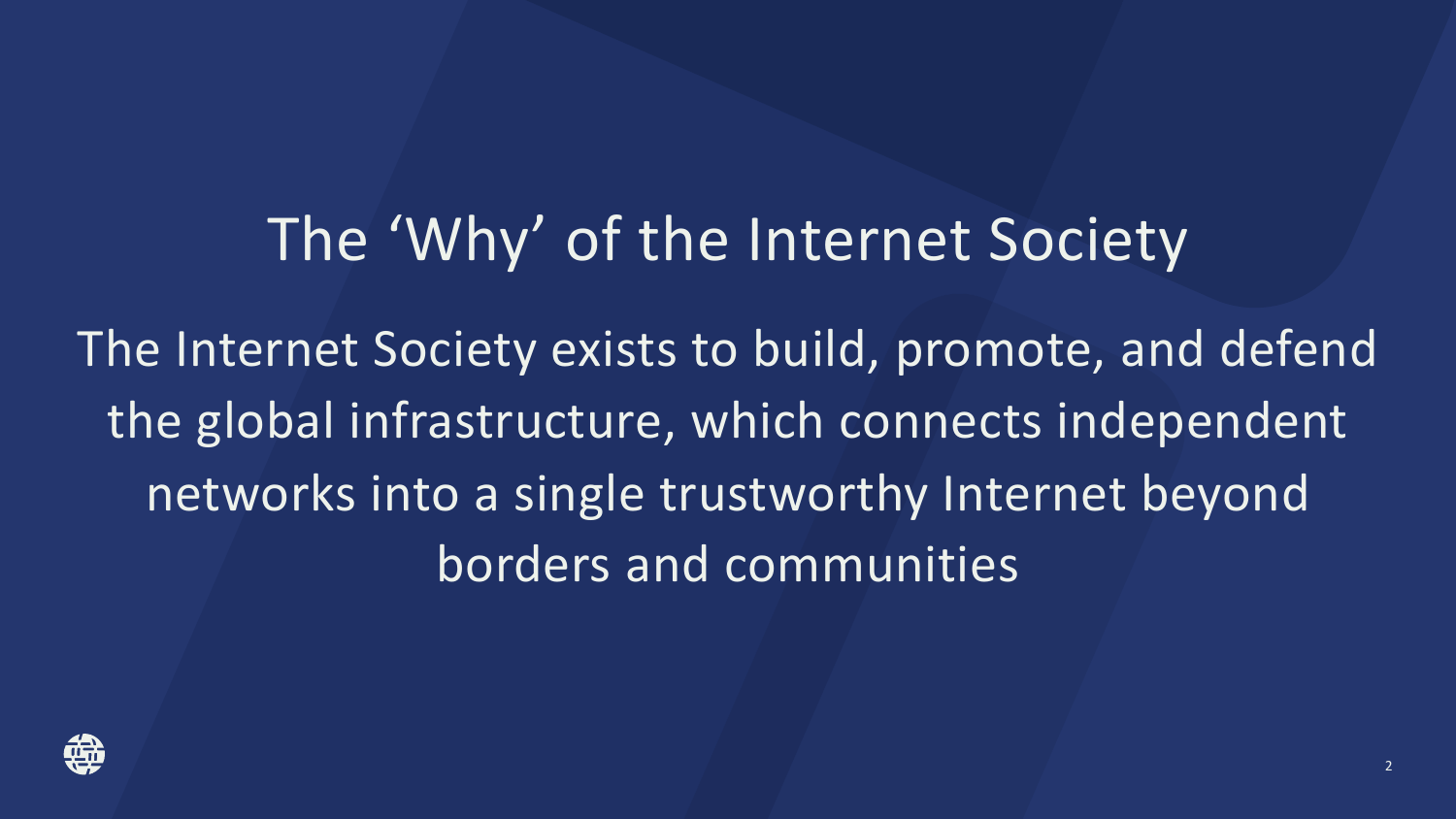#### Our Priorities

Restoring trust and connecting the unconnected are key to realizing an Internet of opportunity for everyone.

### **Trust**

Without trust, the Internet cannot deliver its potential benefit to the entire world. Users must view the Internet as a safe and reliable means to communicate, and be willing to use online services for commerce, government, and social interaction.

### Access

We believe Internet access is a key enabler for economic, social, and human development. But only half the world is connected and the rate of Internet access growth is decreasing. Issues such as trust in the Internet have joined cost and availability as barriers to access.

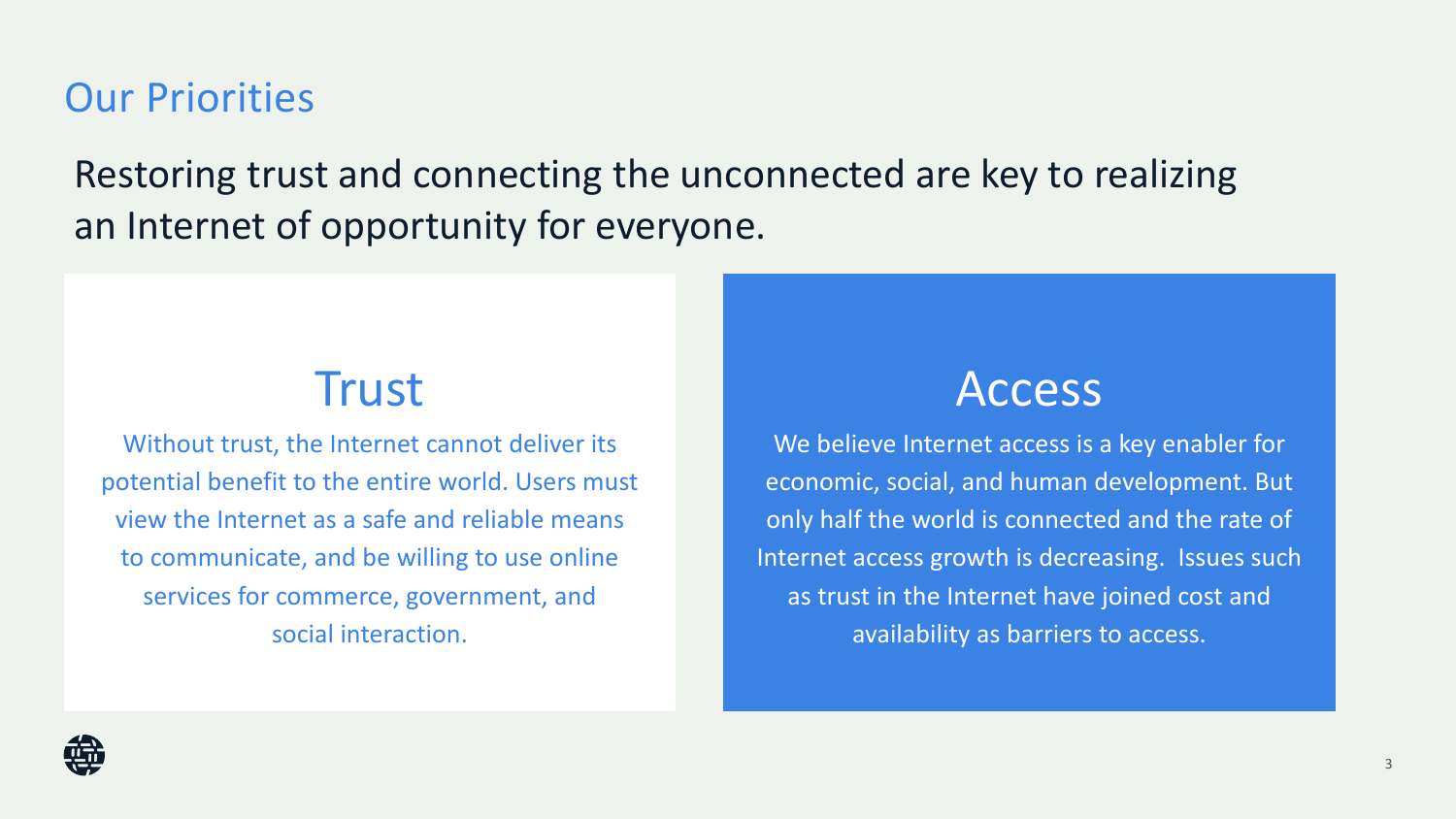#### Strategy 2025 Objectives

Extend the Internet to communities that do not have it and need it most

#### **Build the Internet Promote the Internet Person the Internet**

Promote the Internet model of networking as the preferred model

Convince leading governments of the world to adopt policies that favour the Internet model and improve Internet connectivity

Promote deployment of technologies and protocols that secure the interconnection of independent networks

Shape the policies of leading governments in favour of the growth of independent networks, which are free to interconnect

Counter attempts by leading governments to undermine encryption

Defend against shutdowns by increasing cross-border connectivity and resiliency